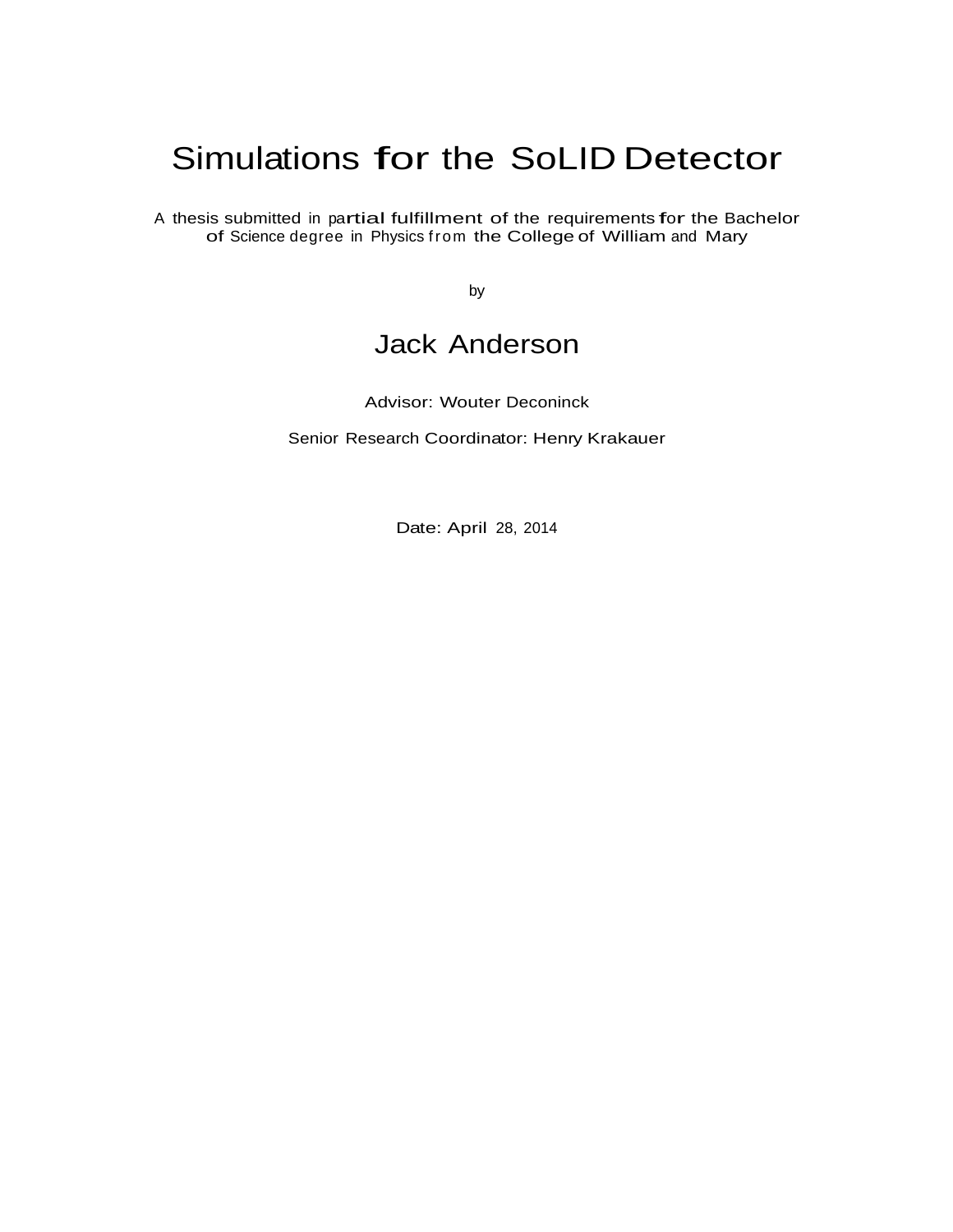#### Abstract

A simulation program named remoll solid was created for the purpose of testing experiments of the Solenoidal Large Intensity Detector (SoLID) detector, which is to be used in Hall A of the Jefferson Lab. It makes use of a large solenoidal magnet which houses the target and the initial area from which particles pass from the target towards the signal-detecting calorimeters. The detector is unique in its design due to its use of baffles, six plates with curved spokes that can be arranged to limit the energy range of particles passing from the target into the particle detectors at the back end of the design. The large, donut shaped calorimeters on the far side of the baffles were the area of particular interest for the simulations. There are two such calorimeters, a pre-shower and a shower detector.

The simulations focused on the Deep Inelastic Scattering (DIS) experiment, using a target of deuterium and beam energies of 6.6 GeV and 11.0 GeV. Simulations ran to test a class of results specific to the calorimters, and we made alterations to the event generator and hit counters until the results in the calorimeter matched the expectations, and we had an even distribution of hits over the calorimeters. The successful completion of this step allows for alterations of the placement and configuration of the calorimeters by simply altering the Geometry Description Markup Language (GDML) files that are contained within the programs folder. Additionally, creation of a User Interface began, and is still under construction, to make the program more accessible for collaborators.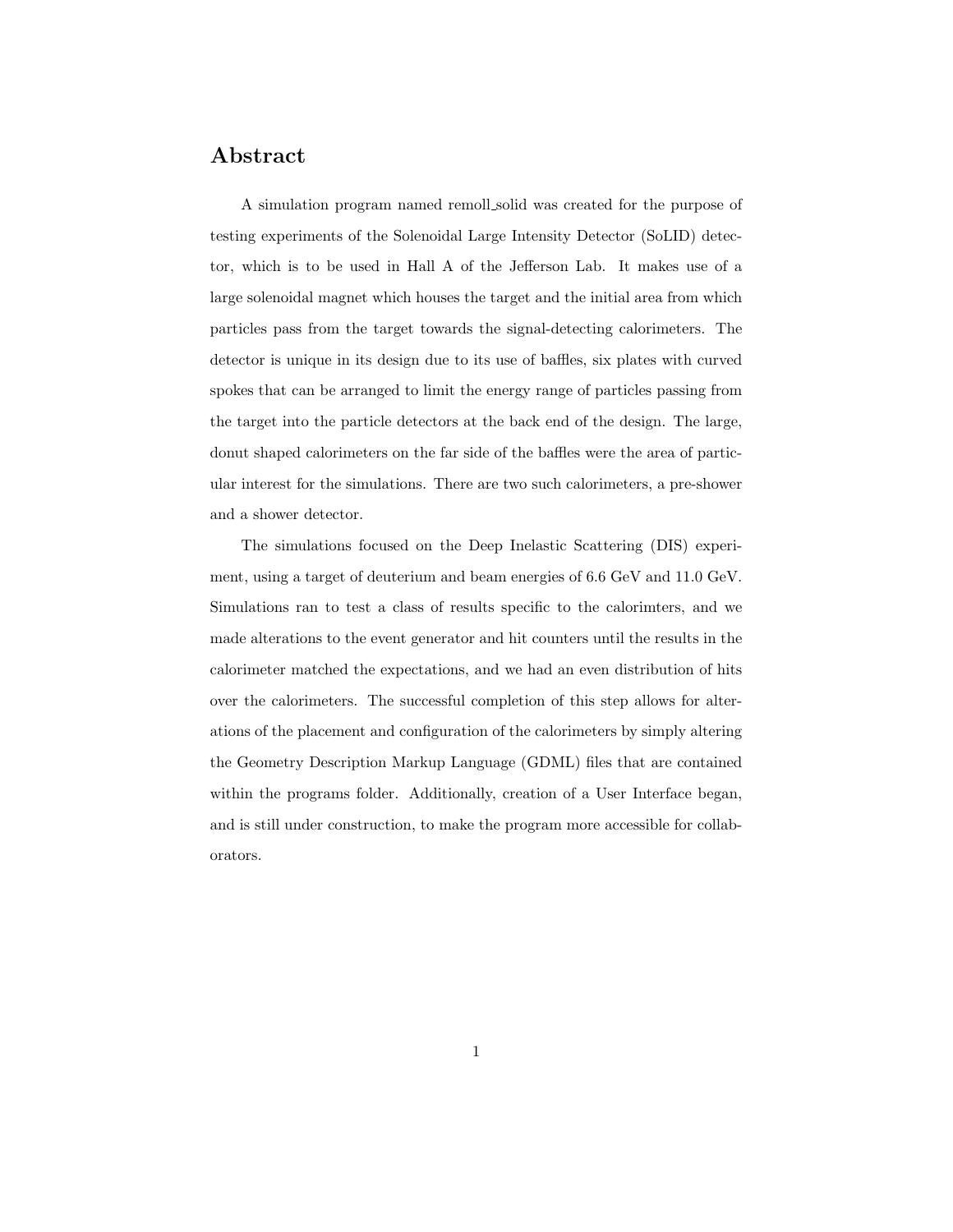#### Introduction

The project I worked on, under the guidance of Dr. Deconinck, involved the simulation of experiments for one of the next big detectors that will be placed in Jefferson Lab in Newport News, the SoLID detector. SoLID, standing for Solenoidal Large Intensity Detector, currently has three experiments approved for run-time at Jefferson Lab's electron accelerator. The first of these plans to use Deep Inelastic Scattering (DIS) to make precise measurements of the parity-violating electroweak asymmetry of polarized electrons scattering off quarks. Within this experiment is time alloted for running with three different targets: deuterium, hydrogen, and Lead-208<sup>1</sup> . The SoLID project is still in the planning stages, thus the simulations are imperative not only for predicting radiative corrections and background information, but also for finding the ideal configurations of the different pieces of the detector. Such simulations will indicate how the final physical version of the detector should be arranged.

The specific point of interest for my part was the Shashlik calorimeters at the back end of the detector were the primary focus. A Shashlik calorimeter consists of layers of scintillating and absorbing material, in this case lead as the absorbing material and a scintillating plastic to generate the signal for the PMTs to detect. The two calorimeters are placed at the back of the design, toroidal in shape and over 2 meters in radius. Their shape can be seen in Figure 4.

## Method

My work on the project began in March of 2013, when I first looked at SoLID GEMC, a Geant4 program that made use of a preliminary design of the detector, and the MonteCarlo Method for generating events. At the time of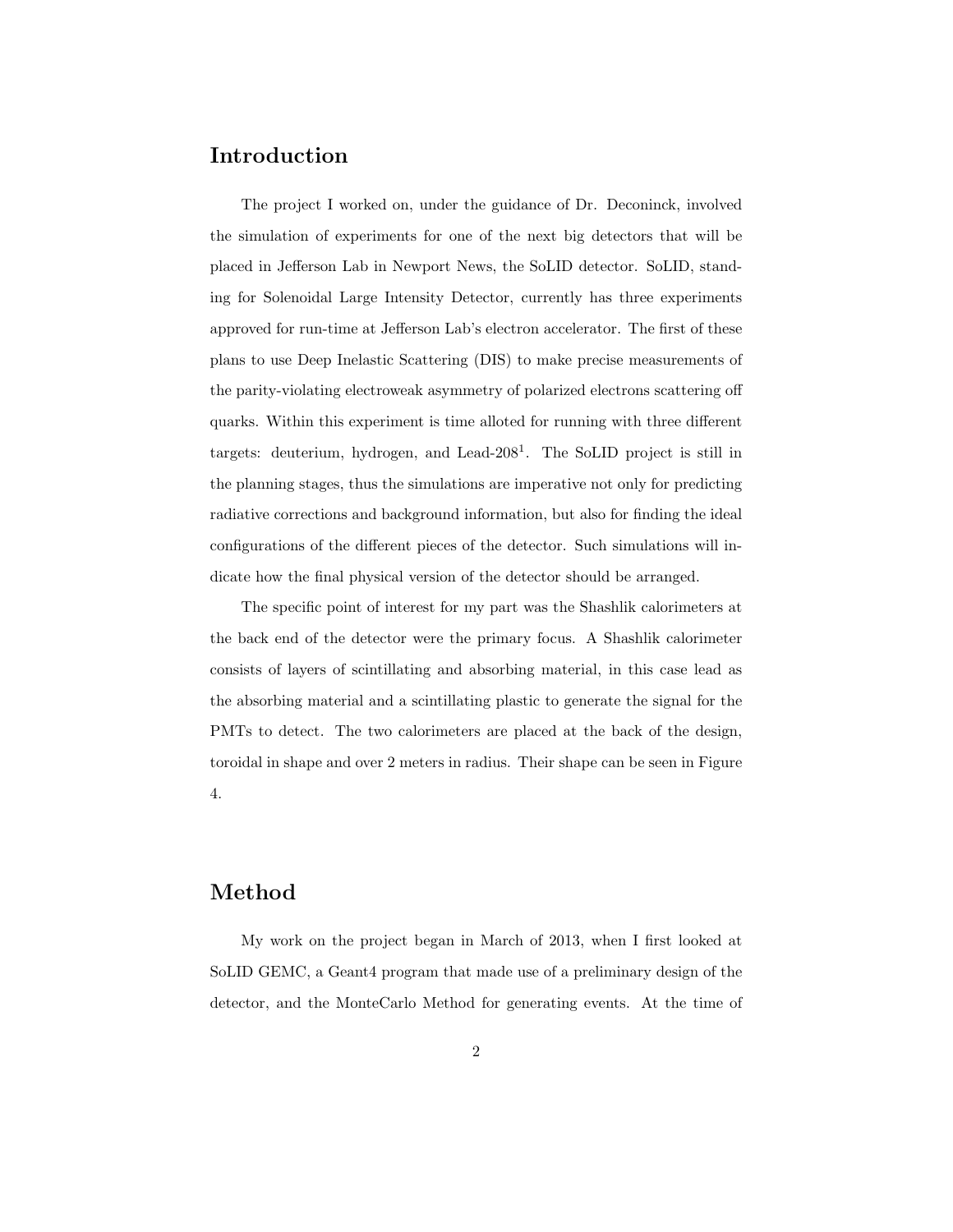this paper, Geant4 is the leading toolkit for simulations of particles interacting with matter<sup>4</sup>. Created by CERN, Geant4 comes with the option of a number of rigorously tested "physics lists," and one of which can be implemented in a simulation. These lists define the physical interactions that will occur between two particles based on the our most current understanding of the Standard Model. It soon became clear that SoLID GEMC had a number of issues that made both running the simulations and sharing results difficult, and with little documentation, it seemed that taking the project in a slightly different direction would be a good course of action. Over the summer, working jointly between William & Mary and Jefferson Lab, I began work on a new program, remoll solid, that would pair an existing simulator and the Geometry Description Markup Language (GDML) files that described the geometries in SoLID GEMC. "Remoll" is a reference to the name of the simulation program I was writing the geometry of SoLID into, MOLLER, another future experiment planned for Jefferson Lab.

Having been designed by different groups, the two programs (SoLID GEMC and Moller) had different methods of reading through the geometry files, so the task became altering the geometry files pulled from SoLID GEMC so that they could be read by the coding of the Moller simulator.

Though both programs used GDML, an XML-based language for defining geometries<sup>2</sup>, to implement the detectors, their process of parsing through the geometry files differed, and thus the twenty or so files that defined different aspects of the very large detector needed to be altered. GDML allows for the creation of different pieces of material, of different shapes, to be placed in volumes defined by the writer of the code. These volumes can then be used, moving the entirety of the material with just the alteration of a few numbers in the mother file that brings all the aspects together.

The components I originally focused on when first writing the program were the target, the spoked baffles, the calorimeters, and the nosecap of the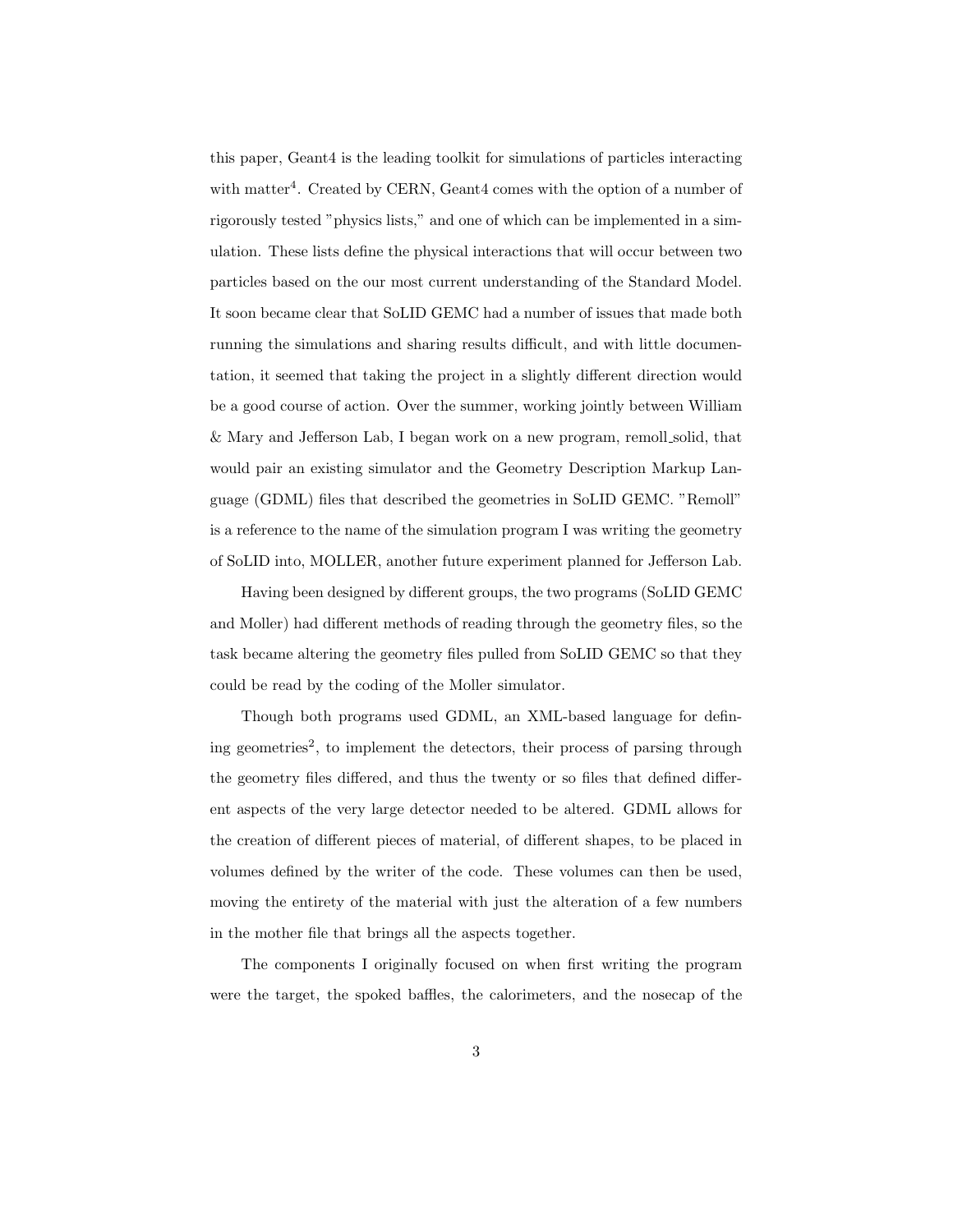

Figure 1: An early run of the program with just a few parts of the detector

beamline. I felt these were the components imperative to testing if this new program would be a viable replacement for SoLID GEMC. The different aforementioned pieces involved varying levels of difficulty (the six baffles required over 1,000,000 lines of code), but once complete, the nature allowed for easy rearrangement of the different volumes without having to open any file but the mother file. All three targets, (deuterium, liquid hydrogen and lead-208) were added in for ease of access by others interested in using the program.

Each step of the process required opening the program with visualization macros to ensure that the program was generating the proper geometries. Once this was complete, the next thing that needed to be done, in order to simulate the proposed experiments for SoLID, was to create a field map file, a file that defined a magnetic field at points throughout the detector. This was a bit tricky, with the large size and solenoidal shape of the detector. Dr. Seamus Riordan, the creator of the Moller simulator, was helpful in this regard, and I soon had a very rough, but working, simulator for the SoLID detector with GDML-based geometries.

It should be noted at this point that the field map file, due to its enormous size, cannot be added to the folder of the program and must copied from a separate link.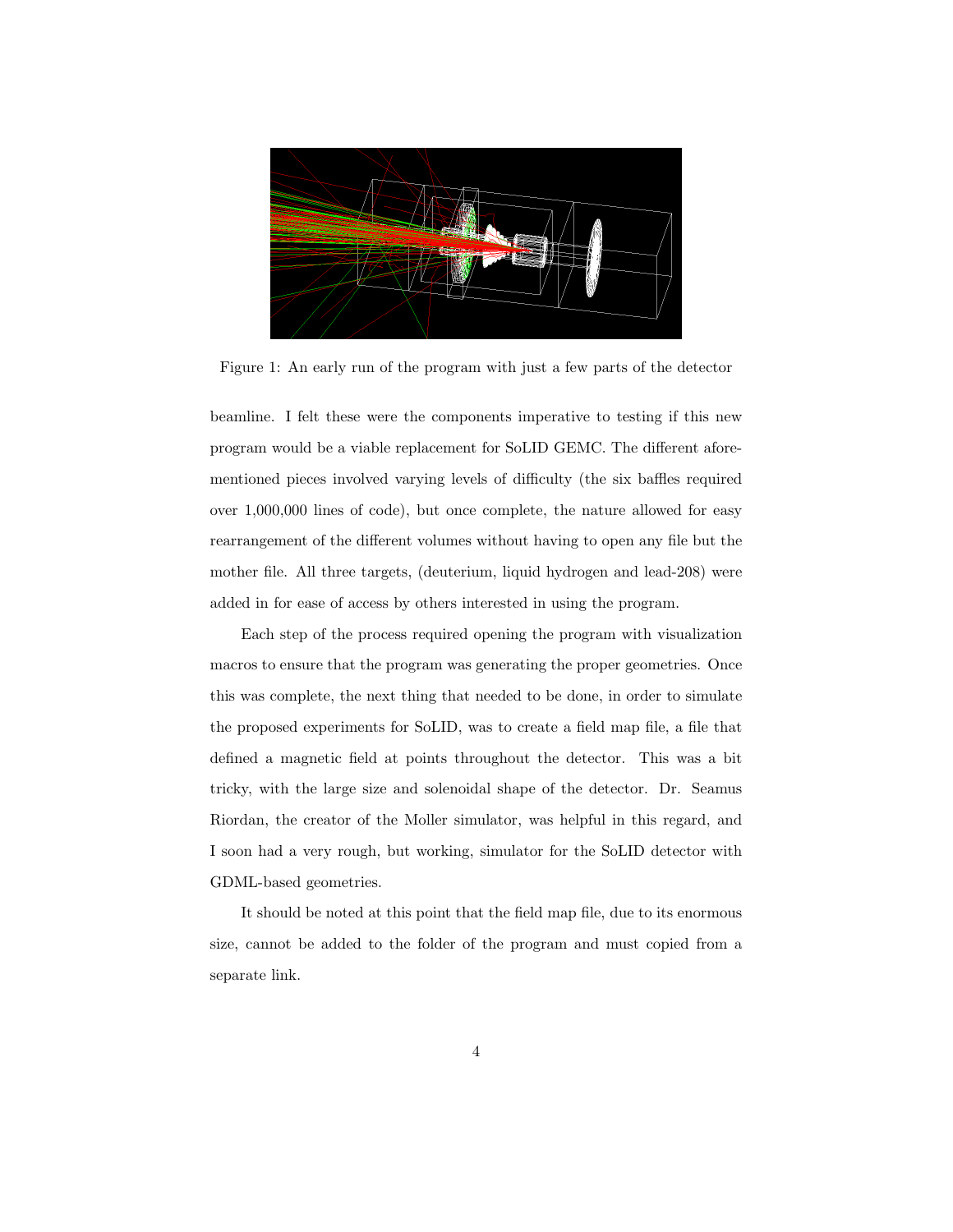

Figure 2: The current layout of the SoLID simulation

Though the design for the detector has not been finalized, the simulation is meant to reflect our best approximation as to what it will look like, and can easily be altered as we find necessary changes to the eventual physical version of the detector.

The area of particular interest to me was the Calorimeter, the largest particle-identifying piece of the detector, and the component of the detector that measures energy the particles. The simulation generates a ROOT file with each run, and in the ROOT files are leaves that record various kinematic properties of events from the run. ROOT is an object-oriented set of frameworks which allows for easy storage and organization of files with large amounts of data<sup>3</sup> . Each parameter of interest, such as the type or energy of a particle, is defined in the the coding for solid remoll (which was taken from remoll) and a "leaf" is created for each of these parameters, containing all the pertinent information. Among these leaves is a class that gives properties of tracks just within the calorimeter, but at first the information contained in the class did not match our expectations. At first I thought it might be an error with the simulation itself; that the tracks were not making their way to calorimeter as we had hoped. But an analysis of the hits throughout the entire detector, but restricted to the coordinates of the calorimeter, proved that this was not the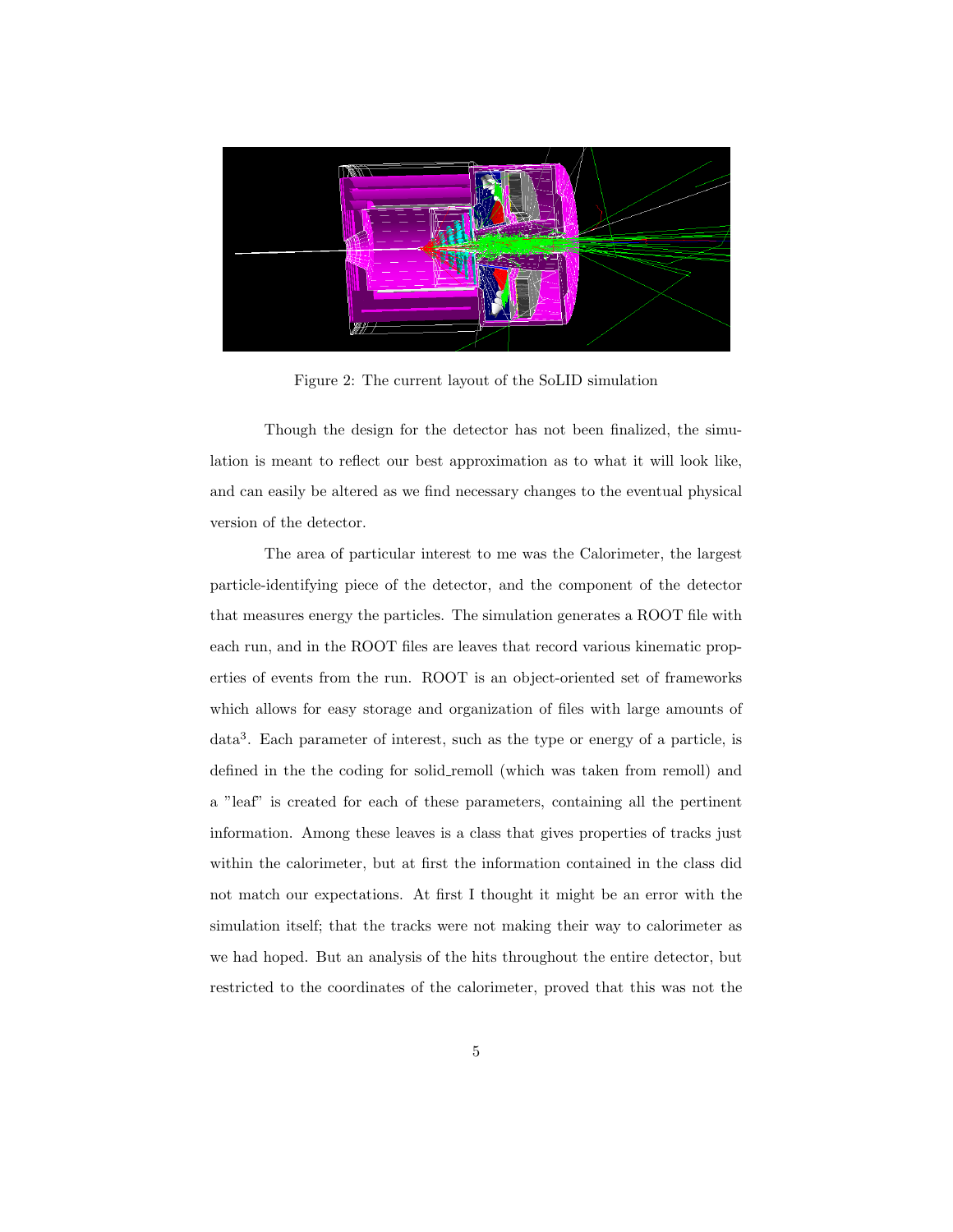case. Rakitha Bemminiwattha, a post-doc based out of Jefferson Lab, discovered that the sum counter for the hits for each event was not resetting after each event, causing the sum to quickly exceed the maximum allowed by the file that created the ROOT tree. The coding called for tracks that exceeded set maximums to be thrown out. This prevented data from being stored in the tree. Remedying this error resulted in much more sensible findings in the simulations.

A simple graphical user interface was also created for operating the simulation. It uses G4UIxm, Geant4's class for creating interactive interfaces. Unfortunately, currently the code only allows for the addition of menus and buttons linked to specific commands, so the user's flexibility with settings is contingent upon the depth to which the programmer goes to create a variety of buttons.

#### Analysis

The current status of the program is that it works for DIS,  $\pi^+$  and  $\pi^$ generators, and properly tracks hits in the calorimeter, for both the pre-shower and shower layers of the calorimeter. The majority of the particles detected in these layers, with the DIS generator, are electrons and photons, with a significant amount of neutrons and trace amounts of quarks and protons. We would have liked to see evidence of pions from the DIS generator as well but unfortunately there were no such tracks in the calorimeters. We can however do a pion/electron separation analysis by comparing files from the DIS and  $\pi^+$ generators.

The user interface currently works to initialize the program, set the beam generator and alter the initial event parameters (the range of angles through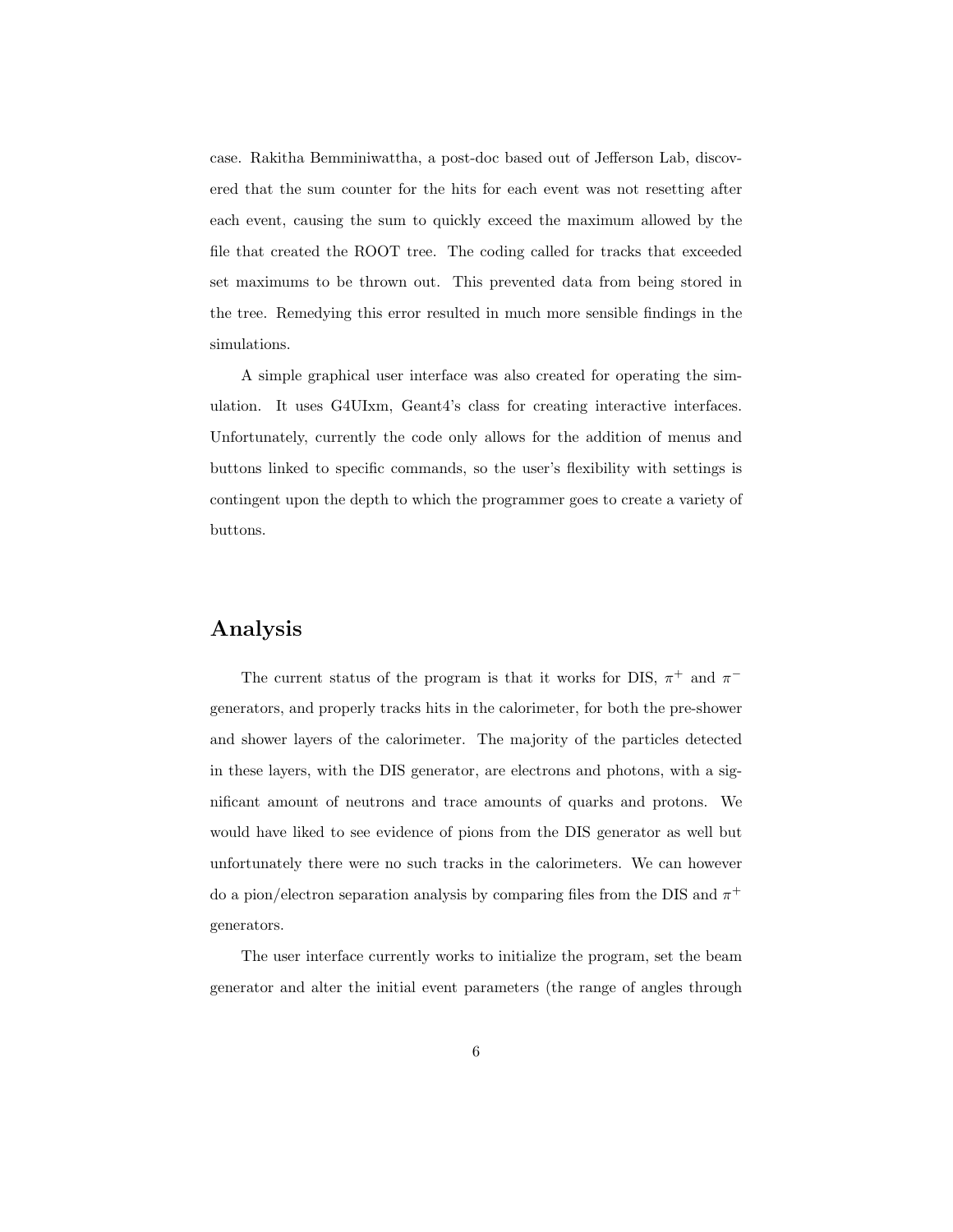

Figure 3: Y vs X distribution of hits in the shower layer of the calorimeter



Figure 4: Pion/Electron separation for the Pre-shower layer. Electrons in red.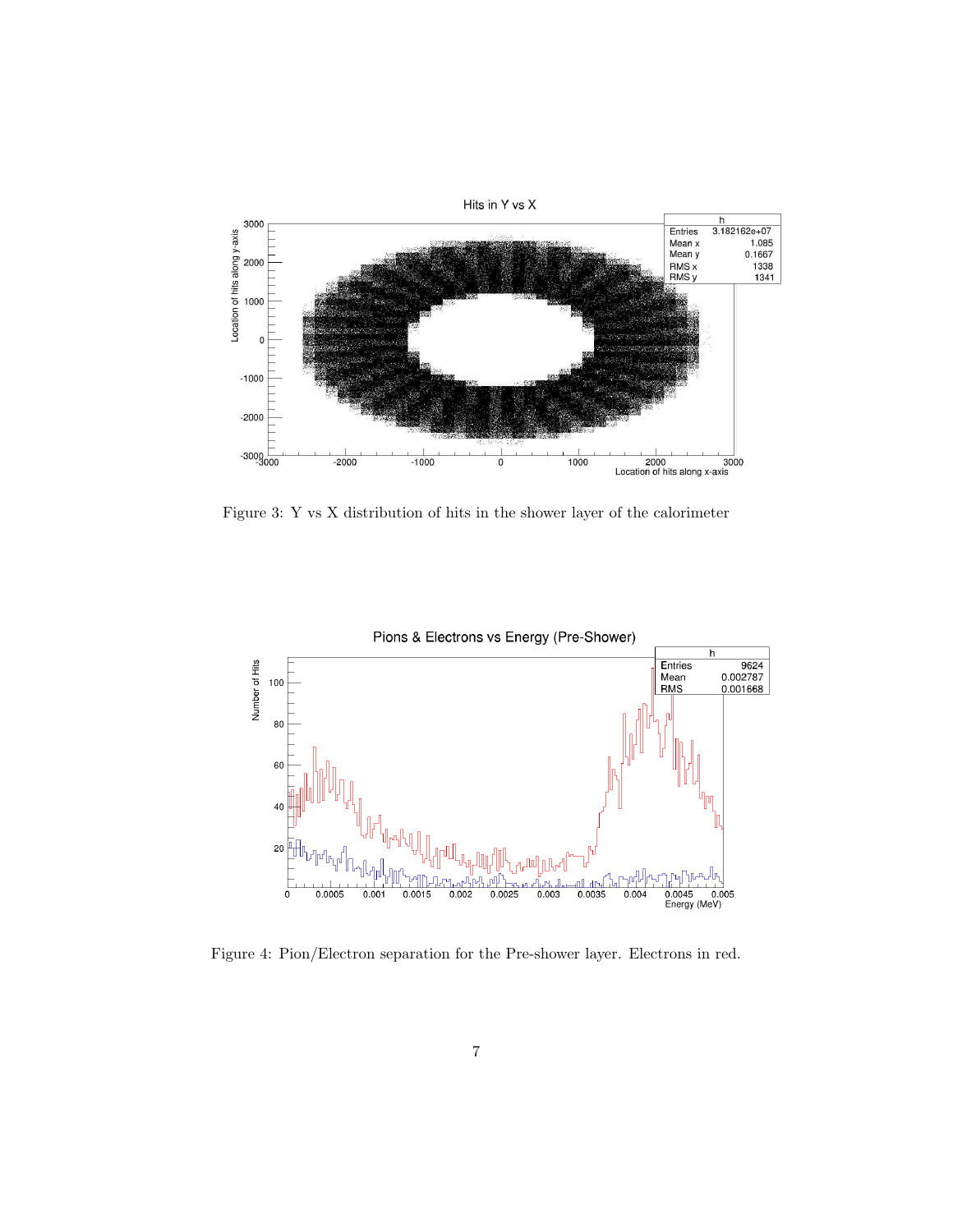

Figure 5: The user interface for remoll solid. The dropdown menus include buttons to set initial conditions for runs of the program

which the events are permitted to escape the target), but UI still has trouble calling the field map, and thus simulations still need to be run by calling macros.

## Conclusion

Some kinks still need working out, as we hope to find a suitable cut-off energy based on pion/electron separation. We hope for a pion rejection rate of 200:1. The pre-shower analysis such a separation is satisfactory, but in the shower layer of the calorimeter there is no discrepancy between energy levels of the different particles.

Simulations will be run to mirror those already recorded for SoLID GEMC, and once we have (hopefully) verified that remoll solid can be used to generate the same data as SoLID GEMC, members of the SoLID collaboration can move over to remoll solid and will no longer have to use SoLID GEMC. Currently,